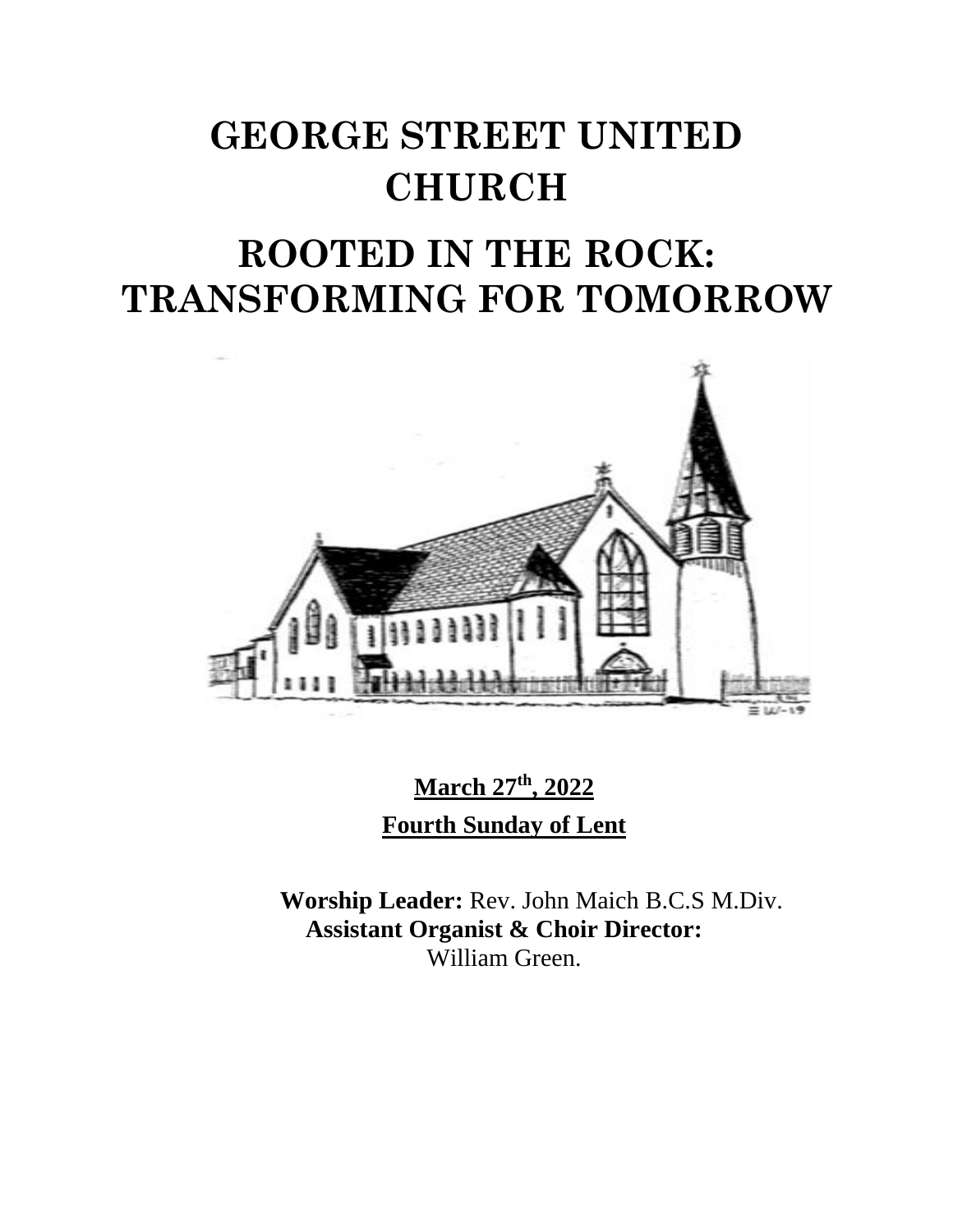# **WE GATHER AS GOD'S PEOPLE**

#### **Organ Prelude**

#### **Land Acknowledgement, Welcome, and Announcements:**

#### **Sharing The Peace of Christ:**

#### **\*Call To Worship:**

- ONE: Come all you children of the Creator of the heavens and the earth! Come and praise the work of God's hands!
- **ALL: We praise you O Lord, for we are fearfully and wonderfully made, you have knit us together in our mother's wombs, you have fashioned us in your great and glorious image. May your name be hallowed forever!**
- **\*Hymn: VU 288 Great Is Thy Faithfulness**

#### **Opening Prayer:** *(in unison)*

**ALL: We come on the first day of the week, on the day of resurrection bringing hope for new life and strength for new journeys. Be present with us and within us and guide us on your holy pathways to your holy kingdom. Amen.**

#### **Prayer Of Confession:**

- ONE: Let us confess our faults and our failures before God who is both merciful and just.
- **ALL: Forgive us Lord, for our sins and our shortcomings. Remove the dross from our lives and refine the pure ore contained within us. Make us your treasure and fill us with your grace. Amen.**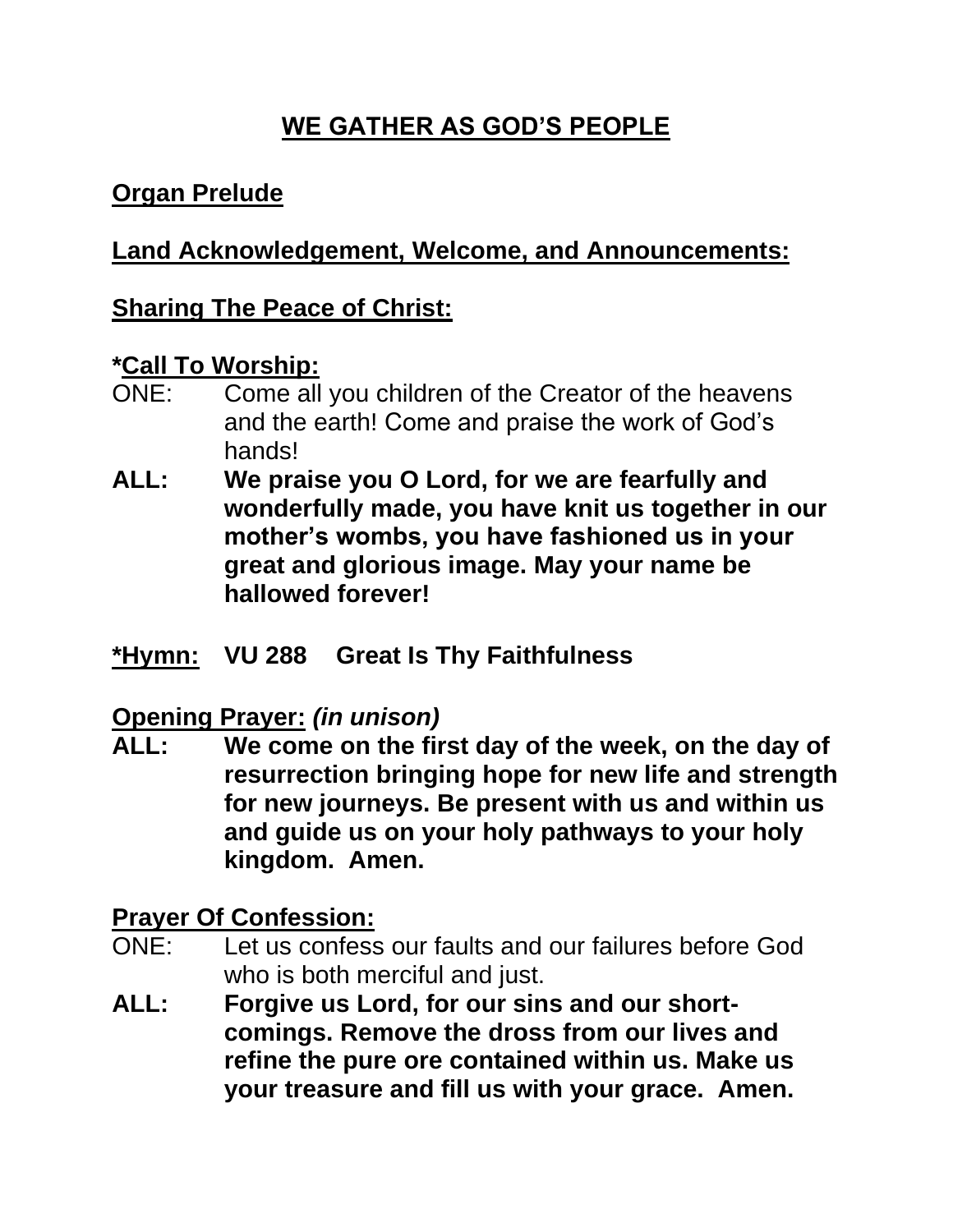#### **Assurance of Pardon:**

- ONE: God has sent Jesus into the world not to condemn nor to destroy but to redeem and to restore. You are new creations in Christ Jesus and free from all condemnation.
- **ALL: We cling to the promise that we have received. That a place has been prepared for us in the Kingdom of Heaven. Help us to grow and mature in our faith so that we may serve you fully. Amen.**

# **WE LISTEN TO GOD'S WORD**

#### **Prayer for Illumination** *(in unison)***:**

**ALL: Thank you God, for the ways that you have chosen to reveal yourself to us. Thank you for the whole of Creation and her testimony. Thank you for the words of your servants and their witness. Thank you for the gift of Jesus, your word made flesh and for his commandments. Touch our hearts and our ears that we may hear you anew.**

**Gospel Lesson: Luke 15: 1-3, 11-32**

**\*Hymn: VU 376 Spirit Of The Living God**

**Meditation: Prodigal**

**Prayers of the People: The LORD's Prayer:**